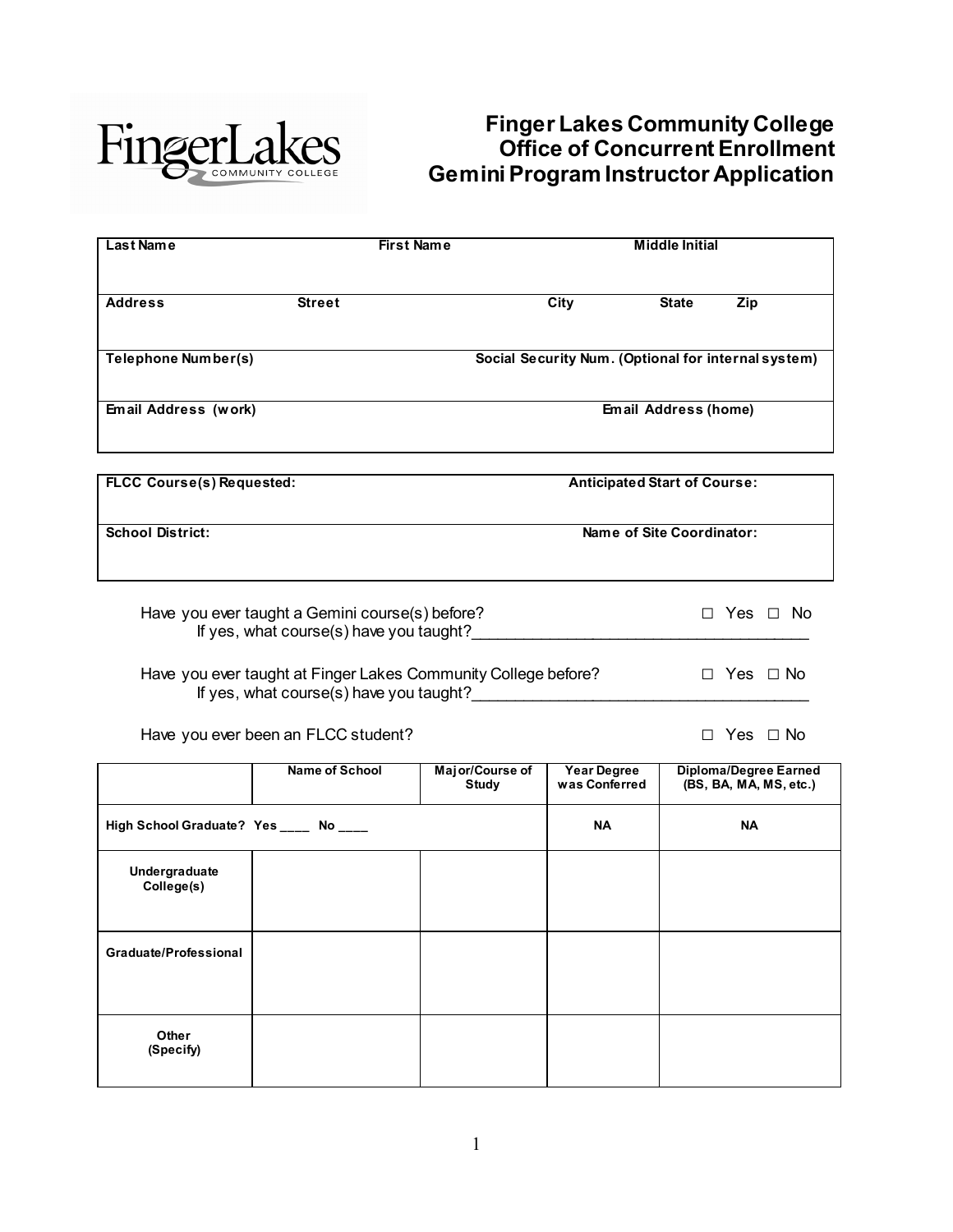| Foreign Language Instructors Only: Indicate all foreign languages you can speak, read and/or write. |               |             |             |
|-----------------------------------------------------------------------------------------------------|---------------|-------------|-------------|
|                                                                                                     | <b>FLUENT</b> | <b>GOOD</b> | <b>FAIR</b> |
| <b>SPEAK</b>                                                                                        |               |             |             |
| <b>READ</b>                                                                                         |               |             |             |
| <b>WRITE</b>                                                                                        |               |             |             |

# **Teaching/Employment Experience (Start with your current employer)**

| School District/Employer Name         | To:<br>Dates: From:                   |
|---------------------------------------|---------------------------------------|
| <b>Title</b>                          | <b>Courses Taught/Job Description</b> |
| <b>Address &amp; Telephone Number</b> |                                       |
|                                       |                                       |

| School District/Employer Name         | Dates: From:                          | To: |
|---------------------------------------|---------------------------------------|-----|
| <b>Title</b>                          | <b>Courses Taught/Job Description</b> |     |
|                                       |                                       |     |
| <b>Address &amp; Telephone Number</b> |                                       |     |
|                                       |                                       |     |

| School District/Employer Name         | Dates: From:<br>To:                   |  |
|---------------------------------------|---------------------------------------|--|
| <b>Title</b>                          | <b>Courses Taught/Job Description</b> |  |
| <b>Address &amp; Telephone Number</b> |                                       |  |

| School District/Employer Name         | Dates: From:                          | To: |
|---------------------------------------|---------------------------------------|-----|
| <b>Title</b>                          | <b>Courses Taught/Job Description</b> |     |
| <b>Address &amp; Telephone Number</b> |                                       |     |